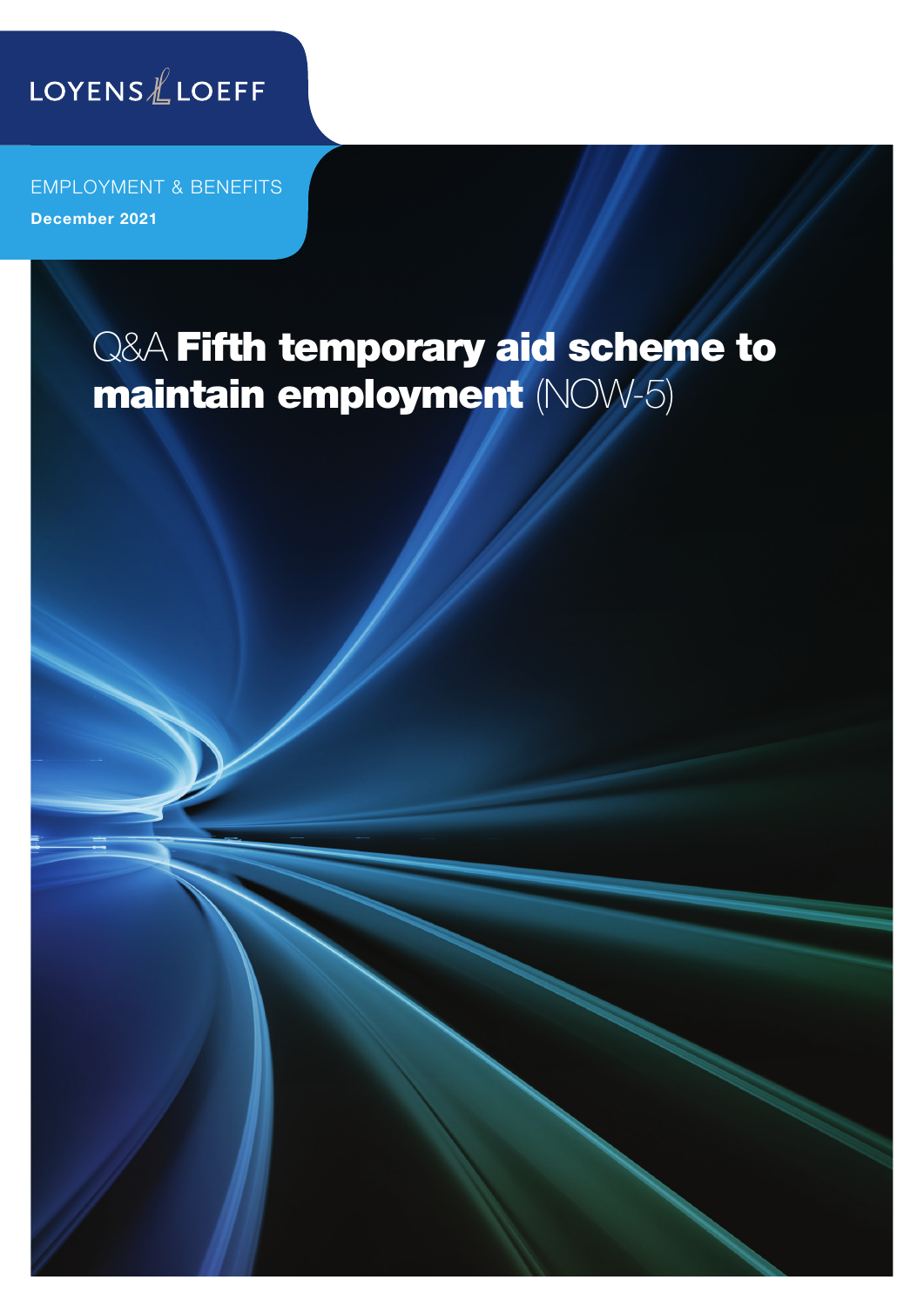## **LOYENS** & LOEFF

## Q&A Fifth temporary aid scheme to maintain employment (NOW-5)

## Introduction

On 26 November 2021, the Dutch government announced the Fifth temporary aid scheme to maintain employment (NOW-5). The NOW-5 is a direct result of the (contact limiting) measures announced by the Dutch government on 26 November 2021. The NOW-5 was published in the *[Staatscourant](https://zoek.officielebekendmakingen.nl/stcrt-2021-49190.html)* on 10 December 2021. The NOW-5 provides for a two-month wage subsidy scheme from 1 November 2021 up to and including 31 December 2021. The NOW-5 can be applied for from 13 December 2021. Even if an employer did not make use of the earlier NOW schemes, an application for the NOW-5 can be made.

On 18 December 2021, the Dutch government announced a lockdown. Due to the short time between the announcement and the implementation of the lockdown, entrepreneurs had little possibility of adjusting their business operations in time. Therefore, on 21 December 2021, the Dutch government announced that it would extend the economic support package for the fourth quarter of this year in order to provide additional support and security to working people and entrepreneurs. This extension also has implications for the NOW-5.<sup>1</sup>

This Q&A outlines the most important aspects of the NOW-5. This Q&A includes the extension as announced in the Parliamentary [Letter](https://www.rijksoverheid.nl/documenten/kamerstukken/2021/12/21/kamerbrief-over-aanpassing-steunmaatregelen) of 21 December 2021. At the time of revising this Q&A, this extension had not yet been published in the *Staatscourant*.

## 1. What is the purpose of the NOW-5?

Article 3 NOW-5 sets out the purpose of the subsidy. The purpose of the NOW-5 is to help employers with the payment for wage costs if there is a sudden drop in turnover of at least 20% over the turnover period. The aim is, on the one hand, to prevent unemployment as much as possible and, on the other hand, to enable employers, together with their employees, to prepare for and adapt to the new economic situation. It is explicitly noted that no profits or bonuses may be distributed, or own shares may be purchased (for the year 2021, according to the explanatory notes to the scheme). Pursuant to Article 16 NOW-5, this obligation is limited to the board and the management of certain companies (see question 12).

We would like to point out that in practice we have noted that it may be the case that the payment of a bonus under the text of the bonus ban as laid down in the NOW should be possible, but that the bonus payment would, according to the accountant, be in conflict with the purpose of the regulation. This is also stated in the FAQ published on the NBA website.<sup>2</sup>

In addition, Article 19 NOW-5 states that the aid may be withdrawn or amended to the employer's detriment if at any time it appears that the employer has not acted or failed to act during or after the period for which he received aid in line with the purpose of the NOW-5.

<sup>1</sup> The Dutch government has also announced that the NOW-6 can be applied for in January, February and March 2022. The precise conditions that will apply to the NOW-6 will be communicated by the Dutch government in January 2022.

<sup>2</sup> See [FAQ's bonussen, dividenduitkeringen en inkoop eigen aandelen \(art 6a NOW 1.0 en/of a\) \(nba.nl\).](https://www.nba.nl/nba-helpt/helpdesk-now-regeling/faqs-bonussen-dividenduitkeringen-en-inkoop-eigen-aandelen-art-6a-now-1.0/)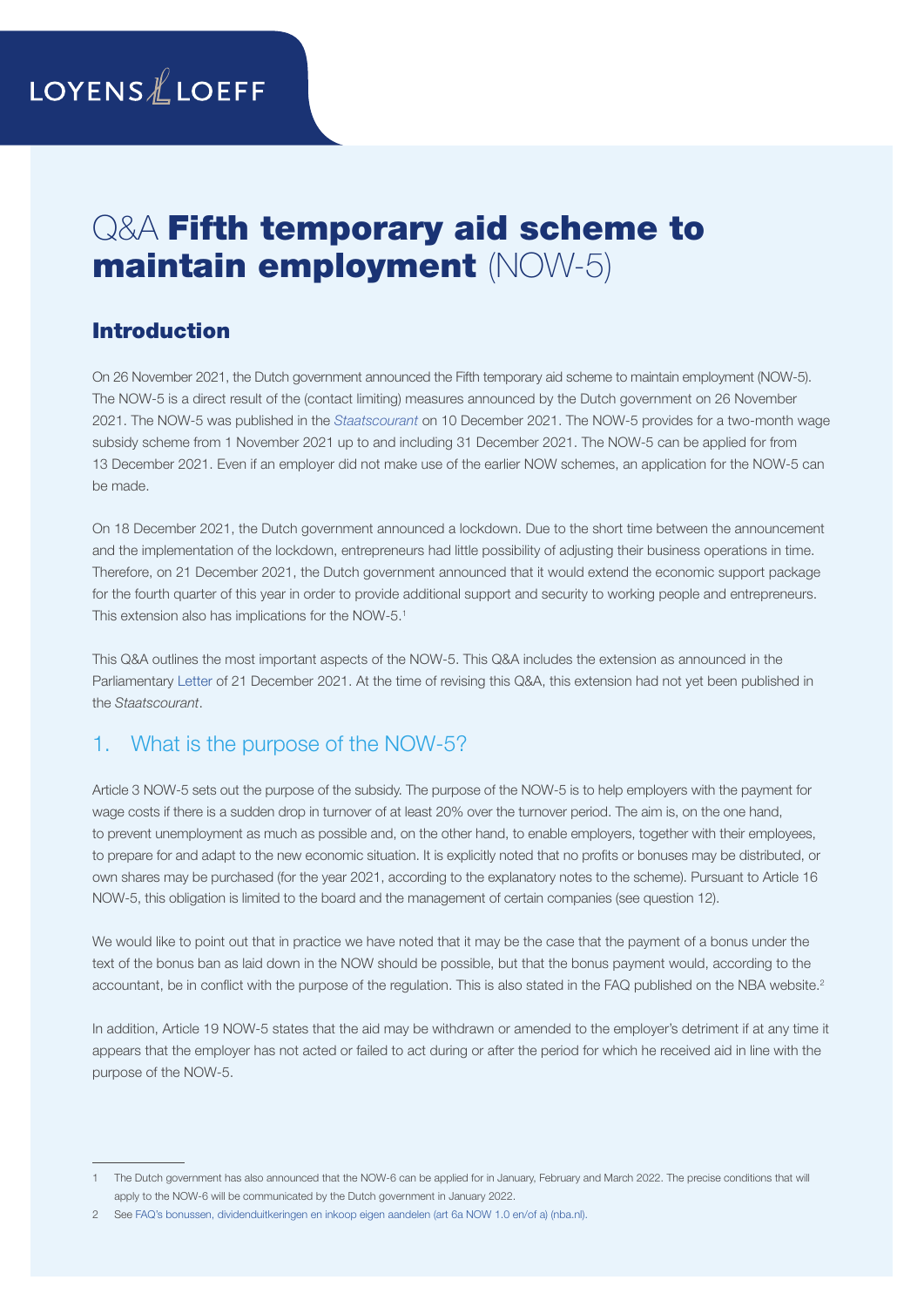## 2. In respect of which employees may aid be requested?

Employers may request aid to compensate the wage costs for those employees (i) that are employed by the employer and (ii) that are compulsory insured under employee insurance policies (insured wages for national insurance contributions purposes, hereinafter referred to as SV wages). Thus, aid may also be requested in respect of employees on flexible contracts, provided they continue to be employed by the employer during the period in which aid is granted and continue to receive wages from the employer. Temporary work agencies and payroll employers may also request aid.

Foreign employers who employ employees that are insured under the Dutch national insurance system may also submit a request under the NOW-5. The NOW-5 does not apply in respect of employees that are seconded to the Netherlands but are insured under foreign national insurance systems.

Because the overall wage bill is determined on the basis of all employees who receive SV wages, the NOW-5 also applies in respect of employees that are - what is called - 'fictitiously employed', but not in respect of uninsured Directors-Owners (DGA's) or voluntarily insured persons.

#### 3. How is the amount of aid calculated (percentage)?

To qualify for the NOW-5, there must be a loss of turnover of at least 20%. As in the NOW-4, in the NOW-5 the maximum percentage of loss of turnover that can be reported is limited. Under the NOW-5 the employer can claim a maximum of 90% loss of turnover (this was initially 80%). This means that if an employer has 100% loss of turnover, the employer can report 90% loss of turnover.

The aid is related to the percentage of loss of turnover of the employer or, if applicable, the group (see question 5). The subsidy is 85% of the percentage of the loss of turnover.

If the loss of turnover is less, the aid will also be proportionally less. Below is an example, noting that 100% loss of turnover is thus capped at 90% loss of turnover:

| 100 to 90% loss of turnover: | aid equivalent to (90% of 85% =) 76.5% of the overall wage bill;                         |
|------------------------------|------------------------------------------------------------------------------------------|
| 50% loss of turnover:        | aid equivalent to $(50\% \text{ of } 85\% = 142.5\% \text{ of the overall wage bill})$ ; |
| 20% loss of turnover:        | aid equivalent to (20% of 85% =) 17% of the overall wage bill; and                       |
| < 20% loss of turnover:      | no aid.                                                                                  |

The maximum reimbursement rate under the NOW is therefore 76,5%. The answer to question 8 explains how the wage bill should be calculated.

#### 4. How is the loss of turnover calculated?

Article 1(2) NOW-5 defines the term 'turnover'. For the definition of turnover, as in the previous NOW schemes, the definition of turnover in accounting law has been followed. The net turnover is taken as basis, i.e. the income from the supply of goods and services by the relevant legal entity's business after deducting discounts and the like from the tax charged on the turnover.

Paragraph 4 explicitly states that the subsidy the employer receives under the NOW schemes does not count as turnover. Also, the Reimbursement Fixed Costs (*Tegemoetkoming Vaste Kosten*, TVL) is excluded from the concept of turnover under NOW-5 (and under NOW-3 and 4). Paragraph 5 provides that unemployment benefits that the employer receives on behalf of employees under the Working Time Reduction Scheme (*Werktijdsverkortingsregeling*, WTV), which has been reopened since 1 October 2021 for non-corona related applications, count as turnover for the purposes of NOW-5.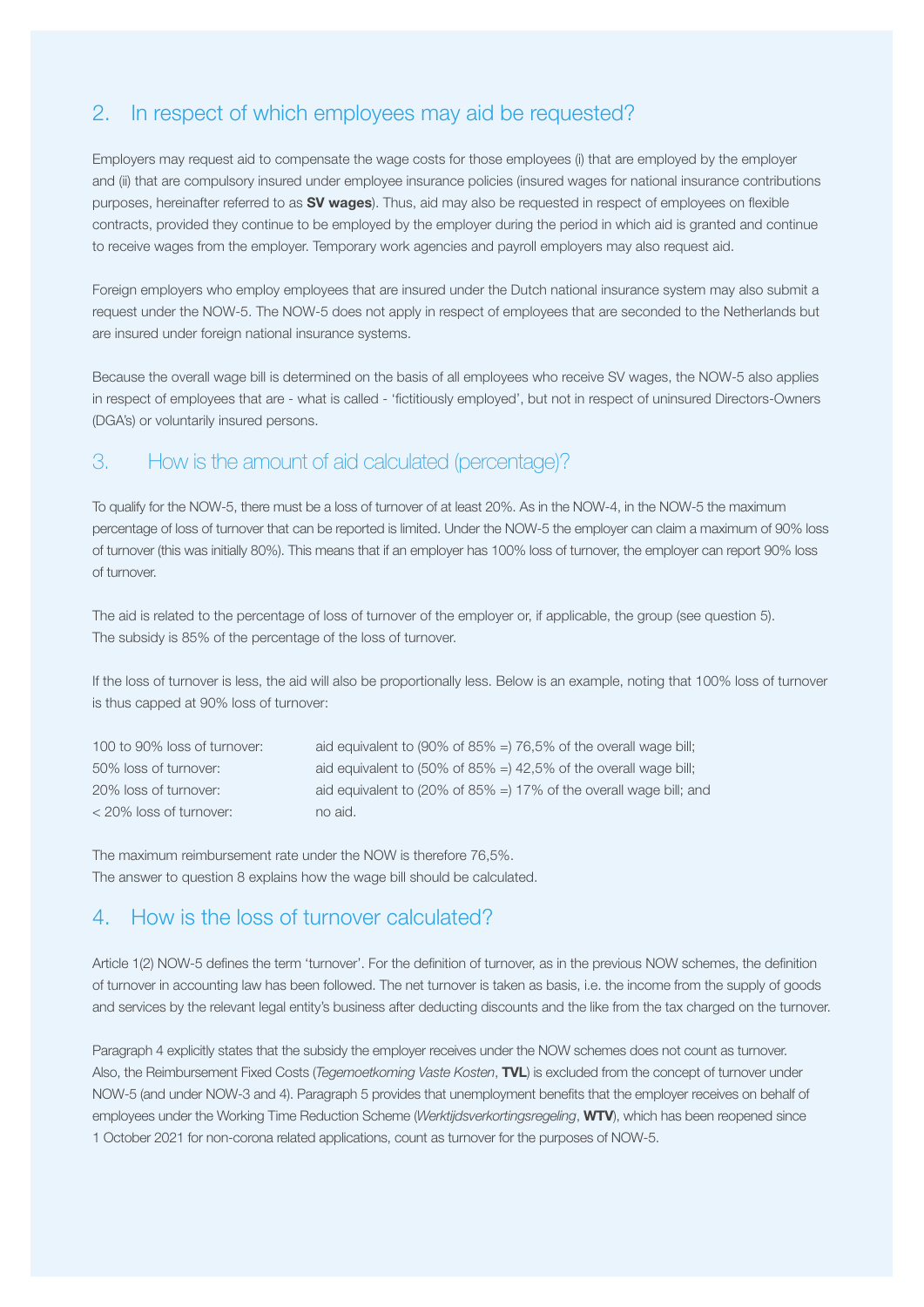Also for the NOW-5, the decrease in turnover is determined by comparing the turnover with the turnover of 2019. The decrease in turnover is determined by comparing one sixth of the turnover of 2019 (the reference turnover) with the turnover of a period of two months, namely November and December 2021 (the turnover period). Unlike the previous NOW schemes, under the NOW-5 an employer cannot choose over which months to have the loss of turnover calculated.

For some specific situations, the reference turnover is calculated differently. For recently started companies, see the following schedule:

| <b>Company has started</b>                             | <b>Reference turnover period</b>                                 |
|--------------------------------------------------------|------------------------------------------------------------------|
| Before 1 January 2019                                  | Turnover 1 January 2019 up to and including 31 December          |
|                                                        | 2019 divided by 6                                                |
| From 2 January 2019 but not later than 1 February 2020 | Turnover from the first full calendar month up to and including  |
|                                                        | 29 February 2020 divided by the number of full months times 2    |
| From 2 February 2020 but not later than 1 July 2021    | Turnover 1 July 2021 up to and including 31 October 2021 divided |
|                                                        | by <sub>2</sub>                                                  |
| From 2 July 2021 but not later than 30 September 2021  | Turnover from the first full calendar month up to and including  |
|                                                        | 31 October 2021 divided by the number of full months times 2     |
| After 30 September 2021                                | No entitlement to NOW                                            |

A different reference turnover may also apply to companies that have acquired (part of) a company (see Article 6(6) NOW-5). See the following schedule:

| <b>Acquisition has taken place</b>                  | Optional reference turnover period <sup>3</sup>               |
|-----------------------------------------------------|---------------------------------------------------------------|
| From 2 January 2019 but not later than              | Turnover from the first full calendar month after acquisition |
| 1 February 2020                                     | up to and including 29 February 2020 divided by the           |
|                                                     | number of full months times 2                                 |
| From 2 February 2020 but not later than 1 July 2021 | Turnover 1 July 2021 up to and including 31 October 2021      |
|                                                     | divided by 2                                                  |
| From 2 July 2021 but not later than 1 October 2021  | Turnover from the first full calendar month after acquisition |
|                                                     | up to and including 31 October 2021 divided by the number     |
|                                                     | of full months times 2                                        |

### 5. My company forms part of a group. How will the loss of turnover be calculated in that case (Article 6 lid 9 NOW-5)?

If the legal entity or company is part of a group, the loss of turnover of the group - as the group was composed on 1 November 2021 - is assumed. A group is an economic unit in which legal entities and companies are organizationally interconnected. As with the previous NOW schemes, also for the purposes of the NOW-5 each parent-subsidiaryrelationship is qualified as a group.

If a parent company has several subsidiaries, the turnover of the parent company and its various subsidiaries must therefore be jointly determined. This also applies if a private equity firm is the majority shareholder of one or more topholding companies in the portfolios in which it holds an interest. In those cases, there is a parent-subsidiary relationship and all such portfolios will jointly be treated as a group.

<sup>3</sup> The explanatory notes explicitly state that in all cases, as in the previous NOW tranches, the acquired entity's turnover achieved before acquisition may not be included in the determination of the reference turnover.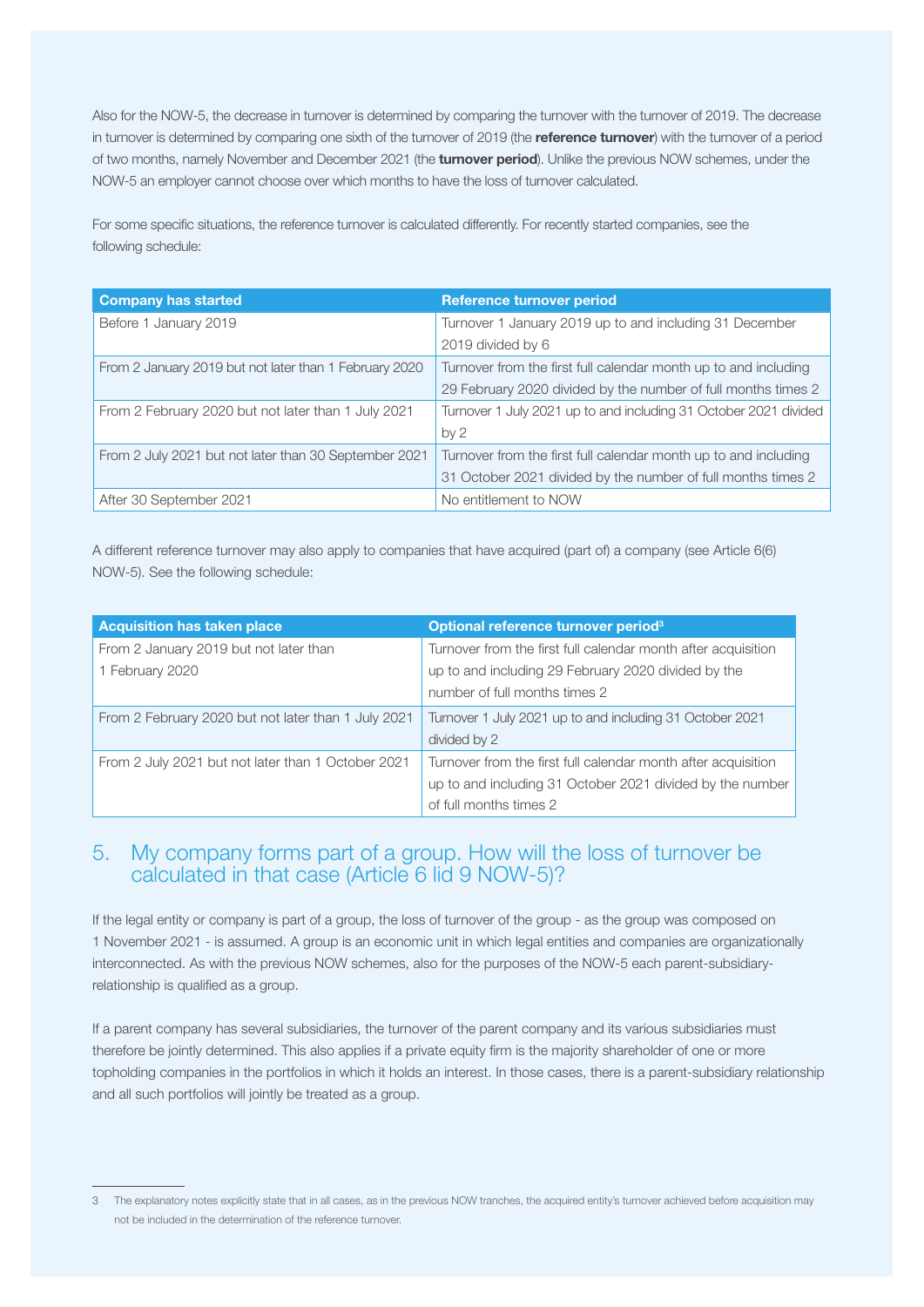This also applies to a private equity firm that is the majority shareholder of one or more top holding companies of the portfolios in which it participates. In those cases, there is a parent-subsidiary relationship and all the portfolios concerned will be treated together as if they were a group.

For the calculation of the loss of turnover, the starting point is the consolidated net turnover of the group (adjusted for a change in projects in progress accounted for in the profit and loss account). From this, the consolidated net turnover of the foreign entities without SV wages in the Netherlands is deducted.

#### 6. An operating company has a loss of turnover of more than 20%, but the loss of turnover of the group as a whole is less than 20%. Can the NOW-5 be applied for on the basis of the loss of turnover of the operating company or part of the group (Article 7 NOW-5)?

Article 7 NOW-5 stipulates that if the loss of turnover of the group as a whole is less than 20% but is at least 20% at the level of the operating company or at the level of part of the group concerned, the aid may be claimed on the basis of the loss of turnover of the operating company or part of the group when applying for the determination of the aid (the operating company exception).

Such application is subject to several additional conditions, which are discussed under question 13. For the calculation of turnover at the level of the operating company or at the level of part of the group: i) turnover must be adjusted upwards if during the period of aid employees are seconded to another employer; ii) the same transfer pricing rules and principles of valuation and determination of results must be applied whereby the 2019 annual accounts adopted by 1 November 2021 at the latest shall be guiding (insofar as the calendar year 2019 is decisive for the calculation of the reference turnover); iii) movements in inventories must be allocated to turnover; and iv) turnover must be adjusted if other companies within the group have carried out assignments or projects at the expense of the company for which the aid is granted within the group.

## 7. How long will aid be provided?

The NOW-5 provides for a subsidy scheme of two months (1 November 2021 up to and including 31 December 2021).

### 8. How is the amount of aid calculated?

As discussed in question 3, the amount of aid depends on the loss of turnover compared to 2019 and amounts per month to a maximum of 76,5% of the wage bill over a period of two months (see the calculation in the answer to question 3). The aid is calculated on the basis of the SV wages paid to employees employed in the month of September 2021. The holiday allowance paid by the employer is not included in the wage bill. The same applies to an 'extra period of salary' that is paid in such month in addition to the regular salary and holiday allowance as a result of an agreement in the individual employment contract or collective bargaining agreement. Please note that it only concerns an extra period of salary that is not dependent on company results or the employee's qualitative or quantitative performance. As an example of an extra period of salary the 13th month is mentioned.

The wage bill consists of the aggregated wages paid to all employees under the relevant employer's withholding tax number *(loonheffingennummer*). The wage of each individual employee in respect of whom aid may be requested is also capped in the NOW-5; twice the maximum daily wage per month. This means that no aid is given in respect of gross monthly wages in excess of EUR 9,812.30.

Additional charges and costs, such as employer's and employee's contributions to pension schemes and the accrual of holiday allowance will also be compensated; it was also decided in the NOW-5 to set the employer's charges at a fixed percentage of 40%.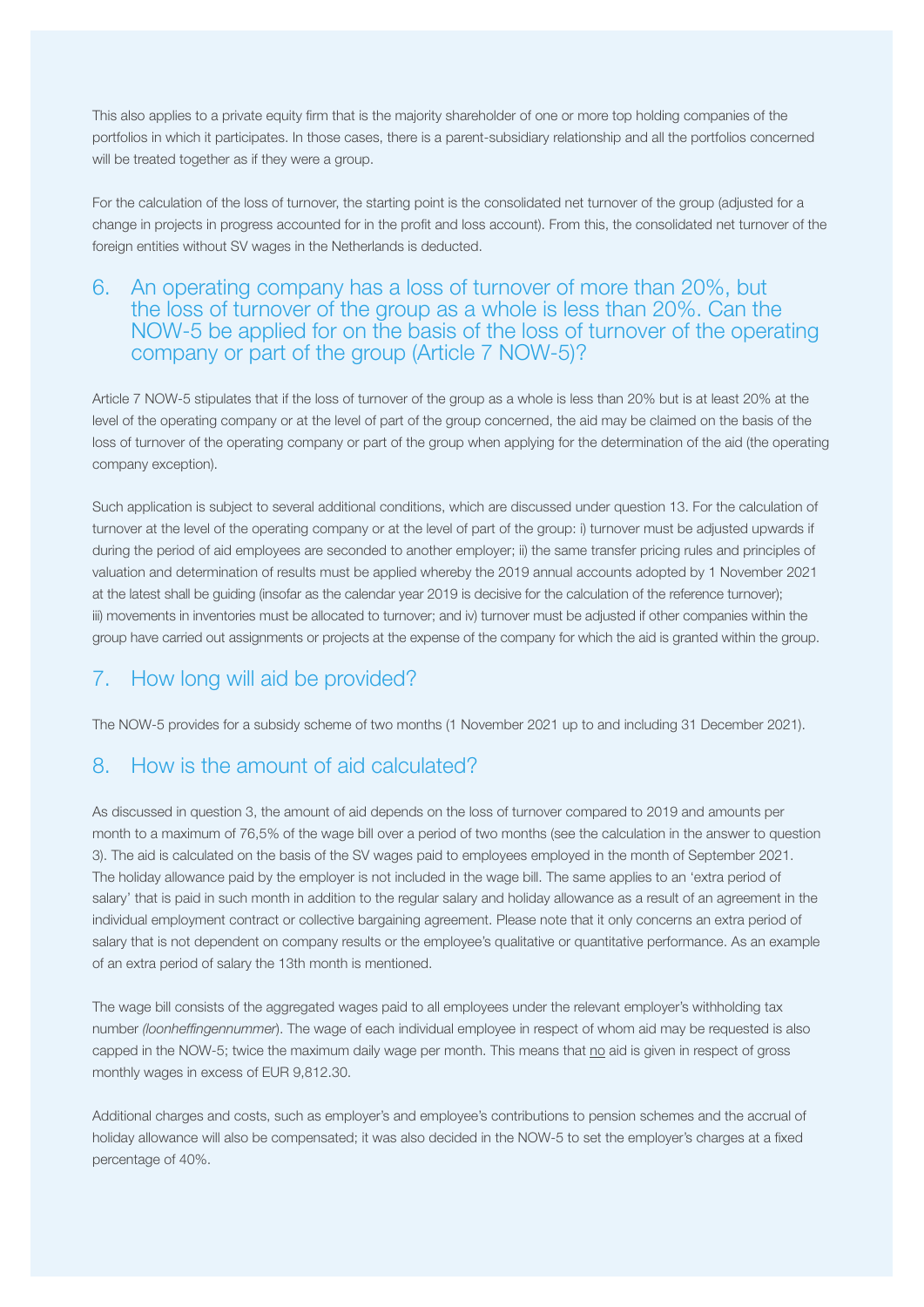In other words, the overall wage bill on which the aid is calculated will be equal to two times (the SV wages in September 2021 + 40%). For an employer with 100% decline in turnover, the decline in turnover is set at 90%. In principle, this employer therefore receives 0.9 x SV wages February 2021 x 2 x 1.4 x 0.85 in aid. However, if the actual wage sum is lower during the subsidy period, for example because employees are no longer employed or because of a wage offer, this can have consequences for the amount of aid. As under the NOW-3 and 4, a reduction in the wage bill during the subsidy period has no immediate consequences for the aid. For the NOW-5, 15% reduction in the wage bill is exempt from consequences.

If the wage bill has decreased by more than the exemption percentage, the aid will be set at the part that has decreased too much. This means that if the wage bill has decreased by 20%, the wage bill has decreased by 5% too much and the aid is set at a lower level over that 5%. For every euro that the wage bill was reduced too much, the employer will receive 85 cents less aid.

#### 9. When does the UWV pay an advance, and will it be paid as a lump sum?

The UWV has a decision period of 13 weeks after receipt of the complete application. With the decision to grant aid, the UWV provides the employer with an advance payment of 80% of the aid, as calculated on the basis of the information provided with the application about the expected loss of turnover. The advance payment shall in principle be paid in one instalment. In practice, the aim is to pay the first instalment within 2 to 4 weeks of receipt of the complete application. As mentioned in the answer to question 3, the employer could initially report a maximum of 80% loss of turnover. On 21 December 2021 this percentage was increased to 90%. Because the subsidy period, and therefore the payment of the advances for the NOW-5, has already started, the new percentage will only be taken into account when the final aid is determined.

#### 10. What are the principal obligations the employer must fulfil who receives aid?

Article 14 of the NOW-5 sums up several obligations the employer must fulfil. Failure to comply may have consequences for the grant, or the amount of aid to be received. The obligations are:

- the employer is obliged to use the aid exclusively for the purpose for which it was granted (payment of its wage costs);
- the employer must inform the Works Council or Employee representative body (*PVT*), or if none exists, the employees directly, about the aid;
- the employer is obliged to make efforts to encourage employees to participate in a course to further develop or training course. The Dutch government offers support to training activities with the crisis package *Nederland leert door*;
- the employer is obliged to make efforts to contribute to the guidance to other work for employees whose employment contract ends or whose employment contract is not continued. This general effort obligation applies to all employees whose employment contract may end, regardless of the reason, except in the case of retirement of employees;
- if the employer, from 27 November 2021 up to and including 31 December 2021 requests permission to terminate the employment contract of one or more employees for business economic reasons, he is obliged to contact the UWV telephone NOW during the period 13 December 2021 up to and including 31 January 2022 for support in finding alternative employment;
- the employer must keep verifiable records to ensure that all information relevant for calculating the aid may be inspected and must allow inspection of these records upon request for up to five years after the date on which aid was granted;
- the employer must submit its payroll tax forms on the prescribed dates;
- the employer must notify the Minister immediately in writing of any circumstances that may be relevant to a decision to revise, withdraw, or determine the aid;
- after the period during which aid was received the employer must submit a final statement of the loss of turnover; and
- the employer must cooperate with any audit carried out by or on behalf of the Minister during a period of five years after the date on which aid was granted, for instance by providing all necessary information, data and records and documents, aimed at providing the Minister with information that may be important for taking the decision on whether or not to grant aid, determining whether it was justified, or for the development of the policy adopted by the Minister.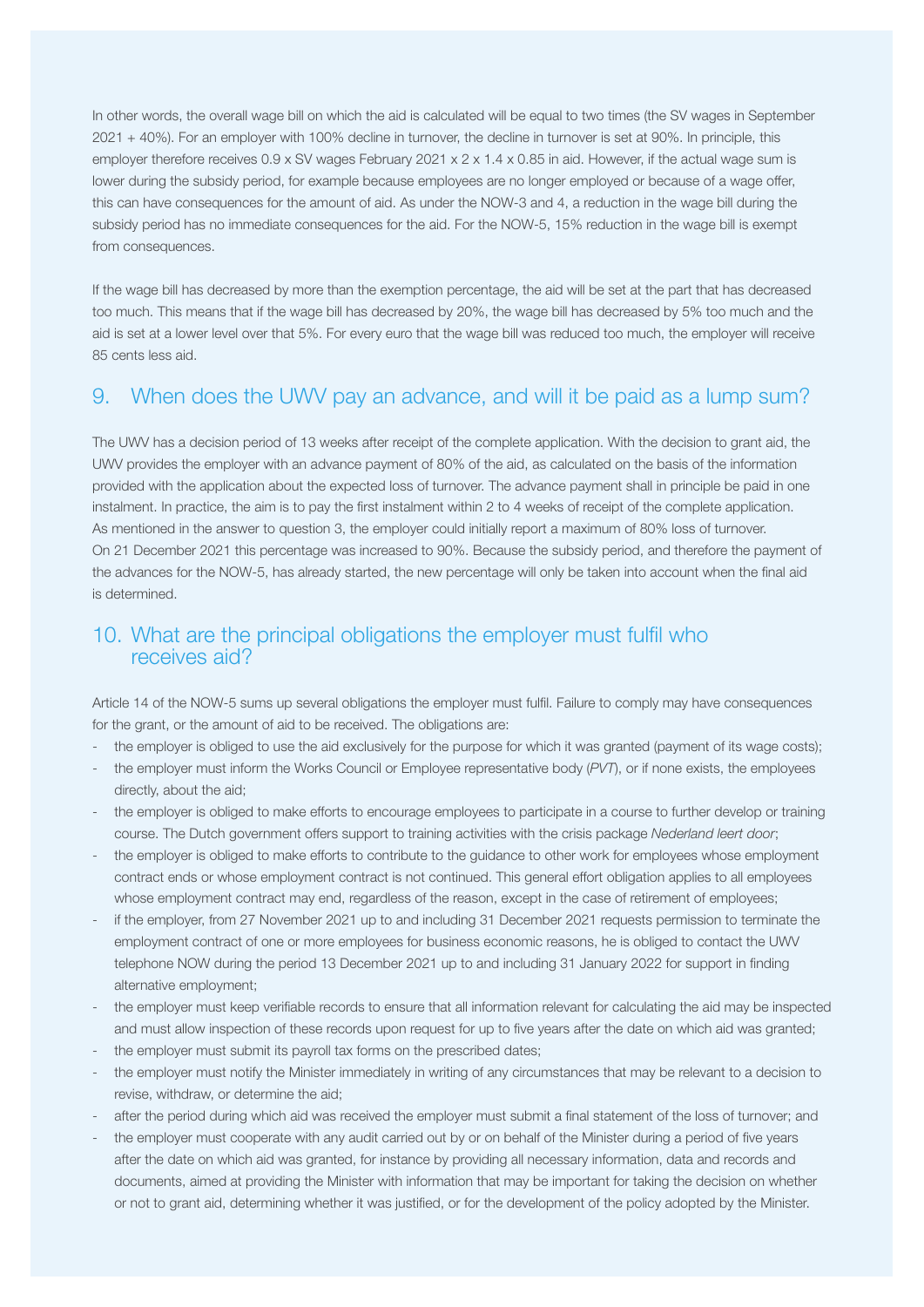Articles 15 and 16 of the NOW-5 contain additional obligations. These obligations do however not apply to all employers who make use of NOW-5. Please see question 11 and 12 in this respect.

#### 11. When does the obligation to provide an auditor's report apply?

An auditor's report is required for companies that receive an advance payment of EUR 125,000 or more. If a (too low) advance payment is received, after which, when the aid is determined, it turns out that the company is entitled to a final aid of EUR 125,000 or more, then there is also an obligation to provide an auditor's report (Article 15 NOW-5). These amounts are based on the amount of aid awarded to the entire group (within the meaning of NOW-5) or, if there is no group, to the legal or natural person.

Companies applying for aid under Article 7 NOW-5 (see question 6), on the basis of the operating company exception, must always provide an auditor's report.

The auditor's report must be submitted with the application for the determination of the final aid.

Furthermore, if no auditor's report has to be submitted and the advance payment exceeds EUR 40,000 or if the final aid is higher than EUR 40,000, a statement from a third party (e.g. an administrative office, a financial services provider or a trade association) confirming the decrease in turnover will have to be submitted.

#### 12. Which employers are subject to the obligation not to pay dividends and bonuses?

Article 16(1) NOW-5 stipulates that the entity applying for aid and that is required by Article 15 NOW-5 to provide an auditor's report (see question 11), may not pay any dividend to shareholders in 2021. In addition, this entity may not pay bonuses to directors of the topholding company and of the entity in question.4 Nor may these entities repurchase their own shares. Other profit distributions to third parties are deemed equivalent to dividends for this purpose. Please note that if there is a statutory obligation to pay dividends or an obligation that exists on the basis of a settlement agreement with the Dutch tax authorities, this remains permitted.

The term 'directors' includes not only the directors under the articles of association, but also other persons who determine the company's policy (temporarily or otherwise). This obligation therefore does not apply to other 'regular' employees within the company.

If on the basis of Article 7 NOW-5 the possibility is used to determine the loss of turnover at the level of the operating company or part of the group (see question 6), the ban on dividend payments and repurchase of shares applies to the entire group, including the topholding company. This means that none of the entities within the group may pay dividends or repurchase its own shares. The prohibition on the payment of bonuses applies only to the directors of the topholding company and the entity applying for aid.

Prior to the application for the determination of the final aid, the operating company must have a written declaration from the topholding company that the obligation not to pay dividends and bonuses has been complied with.

In the case of a split financial year, the obligation shall apply to the financial year for which the aid is granted (Article 16(7) NOW-5).

<sup>4</sup> According to FAQ B10, the other group companies and shareholder may also not pay any bonus to the management of the NOW applicant entity, see [FAQ's bonussen, dividenduitkeringen en inkoop eigen aandelen \(nba.nl\)](https://www.nba.nl/nba-helpt/helpdesk-now-regeling/faqs-bonussen-dividenduitkeringen-en-inkoop-eigen-aandelen-art-6a-now-1.0/) - in Dutch only.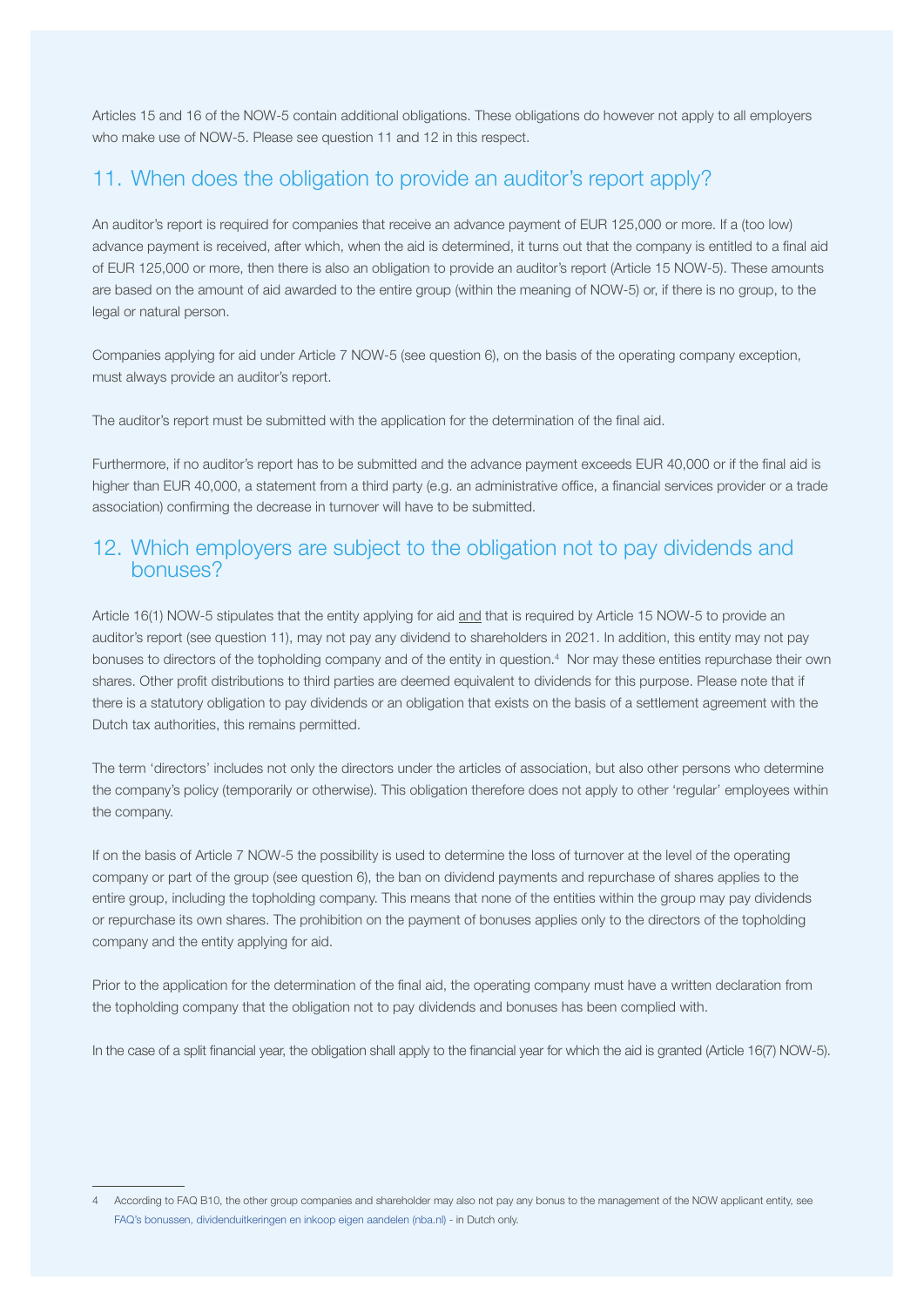Like the NOW-4, the NOW-5 has an additional obligation (Article 16(2)). Employers who apply for the NOW-5 are obliged to enter into an agreement with at least one interested association of employees, in which written agreements on the bonus and dividend policy are laid down. If there is no association of employees or the employer has fewer than 20 employees, the agreement is concluded with another representation of employees, such as the Works Council or PVT. The obligation only applies to employers where the total advance payment or the total final aid (under the NOW-5) is EUR 125,000.<sup>5</sup> The employer must submit this agreement when applying for the final determination of the aid. The agreement is without specific formalities. This subsidy obligation is therefore in addition to the obligation not to pay out bonuses and dividends which is already in place.

The explanatory notes to the NOW-5 state that if employers have already entered into an agreement on job retention (see answer to question 13) and bonus and dividend policy under the NOW-4, this agreement is also sufficient for NOW-5.

If no compliance with Article 16 NOW-5 is observed, the aid will be set at nil and there is a repayment obligation for aid that has already been paid.

## 13. What additional conditions apply if the NOW-5 is applied for on the basis of the operating company exception?

In addition to the obligations laid down in Articles 14, 15 and 16 of the NOW-5 (as discussed in question 10, 11 and 12), the following additional conditions apply to the operating company or part of a group for which aid under Article 7(1) NOW-5 is applied for:

- the operating company is no personnel company (i.e. a company which mainly seconds employees to other group companies);
- the operating company (employer) acts in accordance with a dated job retention agreement, concluded prior to the application for the determination of the final aid with at least one trade union concerned or, in the absence thereof, a representation of employees, such as the Works Council, PVT or staff meeting. In the case of an operating company with less than 20 employees, the agreement of an employee representative body, such as the Works Council, PVT or staff meeting, will suffice;
- orders or projects of the operating company may not be transferred to other entities within the group; and
- in the turnover period the group's loss of turnover is less than 20%.

Furthermore, operating companies that invoke Article 7 NOW-5 always must provide an auditor's report when applying for aid (Article 15(2) NOW-5). Also, in this case the obligation not to pay dividends and bonuses always applies. See in this context question 11 and 12.

#### 14. Can an employer under the NOW-5 dismiss employees during the period of aid without this having any financial consequences for the amount of aid?

Also the NOW-5 offers employers room for restructuring. An employer who, from 27 November 2021 until and including 31 December 2021, submits a request for dismissal to the UWV for business economic reasons for one or more employees will, in principle, not be subject to financial cutbacks. However, this employer is obliged to contact the UWV telephone NOW during the period from 13 December 2021 up to and including 31 January 2022 for the support of guidance to other work.

<sup>5</sup> Also if the NOW-5 is applied for on the basis of the operating company exception, this financial threshold applies according to the explanation on p. 39. However, it could also be inferred from the explanation on p. 20 that this agreement is always required if an auditor's report is required. This would mean that if the application is made on the basis of the operating company exception, an agreement on the bonus and dividend policy would always have to be concluded irrespective of the amount of the total subsidy.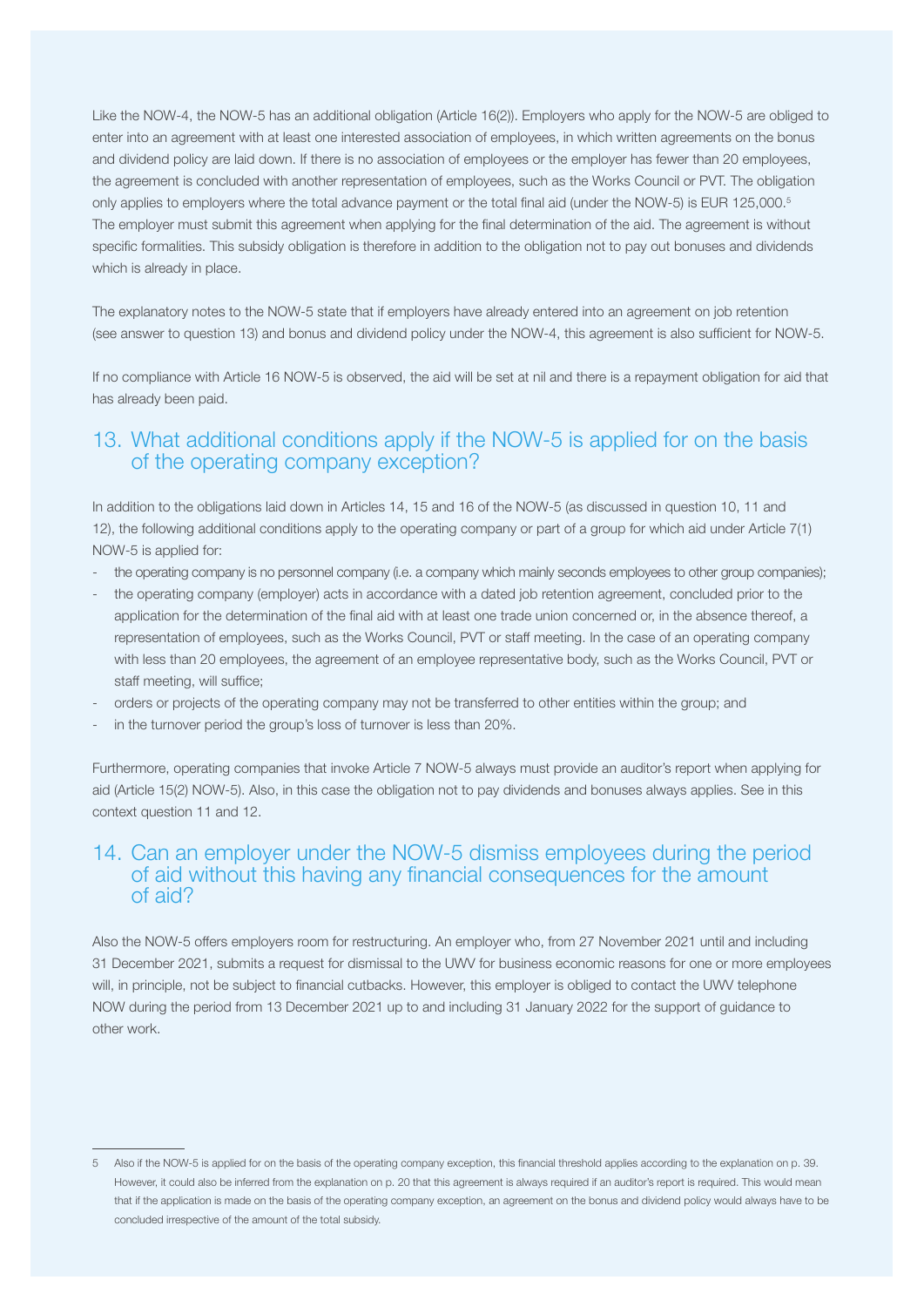When determining the aid, the UWV checks whether the employer submitted an application for dismissal for business economic reasons during the aforementioned period and whether the employer contacted the UWV via the UWV telephone NOW. If it is established that the employer has not fulfilled this obligation, the total amount of aid will (still) be reduced by 5%.

## 15. How and when may a request for aid be submitted?

The employer can apply for a subsidy from 13 December 2021 up to and including 31 January 2022 using the form made available on the [UWV](https://www.uwv.nl/werkgevers/formulieren/aanvragen-tegemoetkoming-now-zevende-aanvraagperiode.aspx) website. This time, the application window is also open after the subsidy period.

The employer can submit one application for each withholding tax number. This means that if aid is refused, the employer may not submit another application for the same withholding tax number.

## 16. What information must the employer provide with the request for aid?

The employer must in any case submit the following information:

- a) the anticipated loss of turnover (as a whole percentage);
- b) the employer's withholding tax number (*loonheffingennummer*);
- c) the bank account number on which the employer receives payments in respect of taxes and national insurance contributions from the Tax Authorities; and
- d) whether a request as referred to in Article 6(6) NOW-5 is made.

If the employer is part of a group or has multiple withholding tax numbers, multiple requests for aid must be submitted. The request of each legal entity and company (and each withholding tax number respectively) forming part of the group, must state the same percentage and the same turnover period.

We would like to refer to the checklist on the [website UWV](https://www.uwv.nl/werkgevers/formulieren/aanvragen-tegemoetkoming-now-zevende-aanvraagperiode.aspx) where employers may find exactly what information is needed to apply for the NOW-5.

By submitting the application, the employer agrees to disclose the name and location of the employer, the advance payment made and the final amount of aid.

## 17. Should the Works Council's advice or consent be asked?

No, but the employer is obliged to inform the Works Council or PVT of the request for aid. If the employer has no Works Council or PVT, the employees must be informed directly.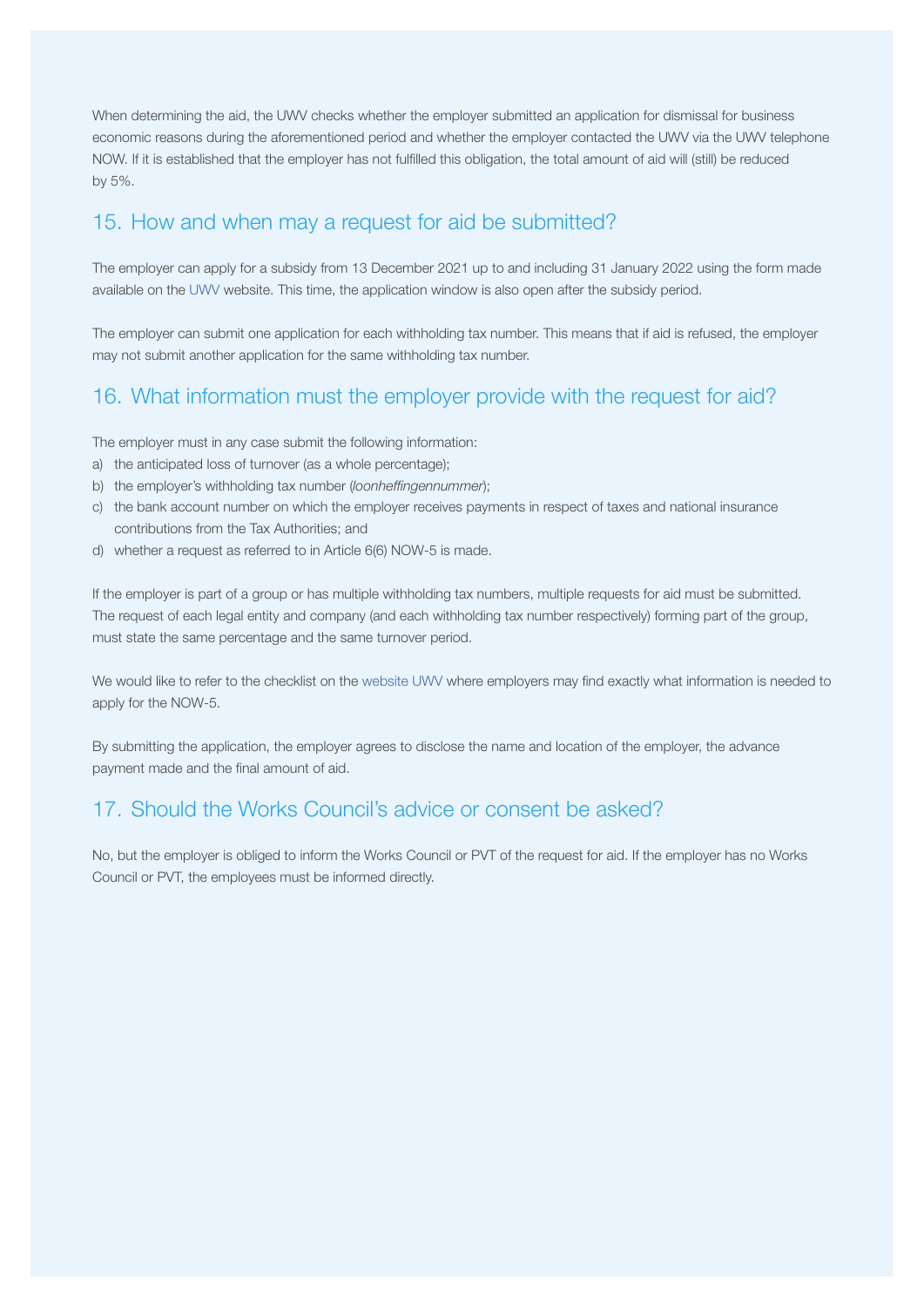## 18. When should the final application be submitted?

Below is an overview per NOW scheme showing when the application for the final aid can be submitted.

|       | Time period of the determination of the final aid <sup>6</sup>                                                 |
|-------|----------------------------------------------------------------------------------------------------------------|
| NOW-1 | Employer must apply for determination of the final aid by 31 October 2021 at the latest. <sup>7</sup>          |
| NOW-2 | Employer can apply for determination of the final aid from 15 March 2021 to 31 March 2022 at the latest.       |
| NOW-3 | Employer can apply for determination of the final aid tranche 3 from 4 October 2021 to 22 February 2023        |
|       | at the latest. From 31 January 2022 to 22 February 2023 at the latest, the determination of the final aid for  |
|       | tranches 4 and 5 can be requested. Determination of the final aid should be applied for per tranche.           |
| NOW-4 | Employers can in any case apply for determination of the final aid from 1 June 2022 to 22 February 2023.       |
|       | The exact date on which the application for determination of the final aid can be made at the earliest will be |
|       | announced on a later date on the UWV website.                                                                  |
| NOW-5 | Employers can in any case apply for determination of the final aid from 1 June 2022 to 22 February 2023.       |
|       | The exact date on which the application for determination of the final aid can be made at the earliest will be |
|       | announced on a later date on the UWV website.                                                                  |

The employer must apply for the final aid by means of a form made available on the UWV website.

When applying for the determination of the aid, the employer must also provide certain information, including the definitive data on the loss of turnover, a report from the auditor or third party (if required) and a declaration that a number of the obligations laid down in Article 14 and 16 NOW-5 have been met. Additional requirements apply to companies applying for aid under Article 7 NOW-5 on the basis of the operating company exception.

The Minister will determine the final aid within 52 weeks of receiving the application for determination of the final aid. Objection and appeal may be lodged against the decision.

#### 19. May advance payments be repaid or can the amount of aid be recalculated?

Article 18 NOW-5 states that the advance received may have to be repaid fully or in part if no entitlement existed, or if too much was received, or if the obligations referred to in Articles 14, 15 or 16 NOW-5 are not fulfilled (see question 10, 11 and 12).

The Minister may also withdraw or recalculate the aid to the detriment of the employer if it is at any time established that the employer has acted contrary to the purposes of the NOW-5 during or after the period in which he received the aid (Article 19 NOW-5), see the answer to question 1.

## 20. Will abuse/inappropriate use of the NOW be sanctioned?

The employer is responsible for the information he supplies with his request. The information supplied by the employer will be verified on the basis of information exchanged between the Tax Authorities and UWV. This exchange will first of all focus on the name and the account numbers supplied by the employers. The UWV may also suspend payment of the advance if there is a strong suspicion that the conditions for receiving aid are not being met.

<sup>6</sup> These deadlines now apply to all employers; there is no longer a distinction between employers with and without an auditor's report.

<sup>7</sup> When submitting the application for the determination of the final aid, a postponement could be obtained for submitting the auditor's report. Employers who had not submitted an application by 31 October 2021 at the latest, received a formal last reminder from the UWV and were thus given another opportunity to submit the application for the determination of the final aid until and including 9 January 2022 (for more details, see the [Parliamentary Letter](https://www.rijksoverheid.nl/documenten/kamerstukken/2021/11/01/kamerbrief-stand-van-zaken-vaststellingen-now-1-na-sluiting-vaststellingsloket) on the state of affairs regarding the determination of the NOW-1 subsidy after the (digital) portal had closed on 1 November 2021 - in Dutch only).